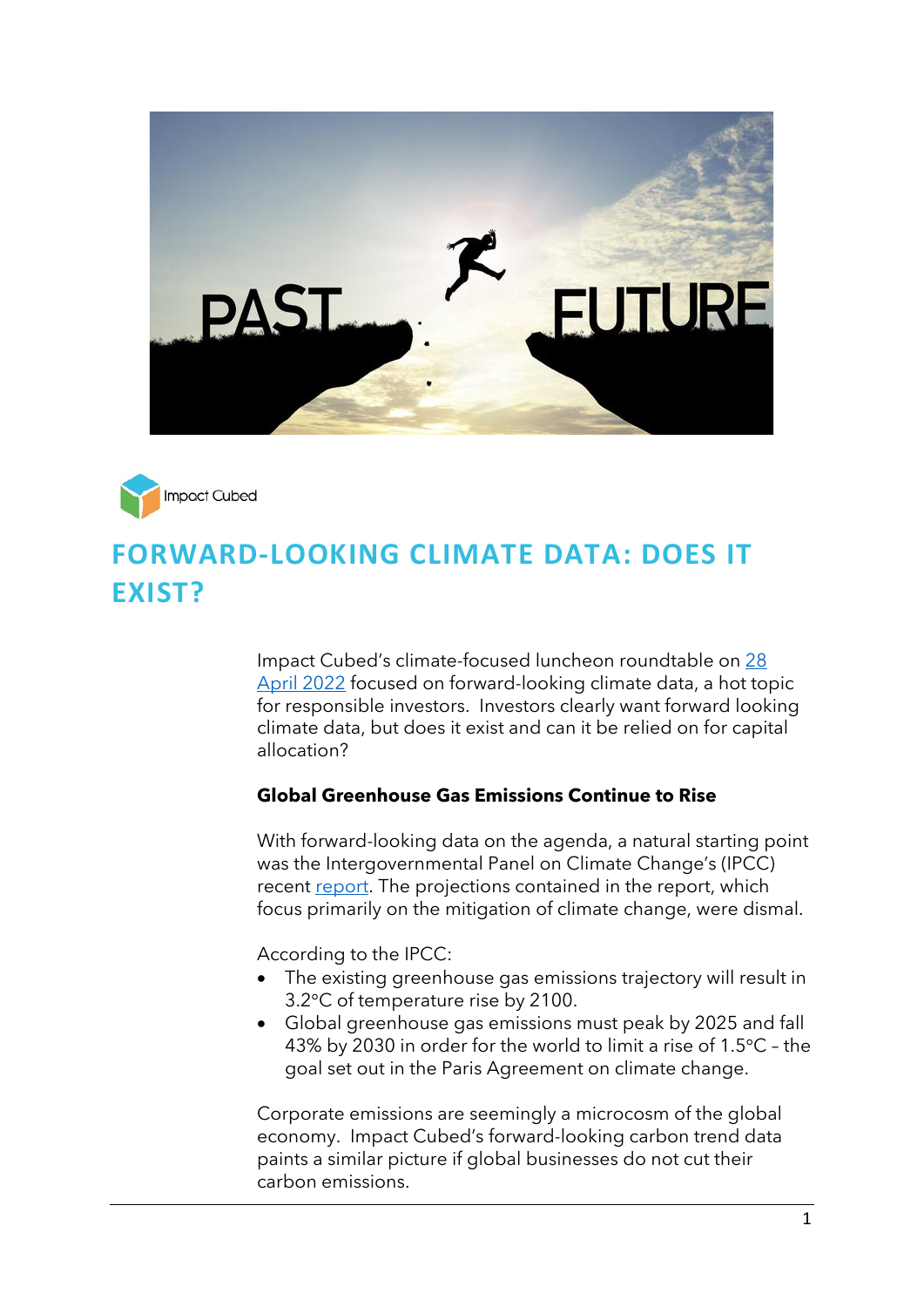### **Forward Looking Carbon Reduction Targets: Low Disclosure, Ambitious Intent, Dubious Outcomes**

When it comes to corporate data, the roundtable noted organisations such as the [Science Based Targets](https://sciencebasedtargets.org/about-us) initiative review and validate carbon emission reduction targets that companies submit to them. However, on a global level there are very few publicly listed companies that have published carbon reduction targets, and most don't disclose their detailed plans or investments needed to get to net zero. Will these 25-year carbon reduction plans hold water in the face of economic and geopolitical shocks?

At a portfolio level, investors will be found wanting if they expect every stock to have disclosed its carbon reduction target. In fact, company disclosures surrounding a host of sustainability topics are generally lacking, in what we call the [disclosure cliff.](https://www.impact-cubed.com/publication?file=Is%20ESG%20Data%20a%20Commodity%20_Impact%20Cubed%20Short%20Read_1%20Feb%202022.pdf)

#### **Forward Looking Climate Alignment Based on Company Revenues**

Investors can use company business revenue – the products and services - as another lens to evaluate securities when there are no climate-related disclosures. Impact Cubed recognised that most impact data models aren't refined enough for this purpose so, we split the [global economy](https://www.impact-cubed.com/publication?file=Why%20does%20a%20better%20impact%20model%20matter%20for%20carbon_Impact%20Cubed%20short%20read_18April%202022.pdf) into 2,300 business activities boosted by a regional revenue overlay.

This industry-leading categorization adds a level of detail missing in most ESG data vendors' models, which means that investors can form a more meaningful forward-looking assessment of a company's climate alignment.

For example, an investor can question whether a company is involved in a production process that harms the environment or one that is working to innovate to combat global warming. This is an example of reliable, forward-looking data that shows how aligned a company's business model is to a future low carbon economy.

#### **Forward Looking Physical Climate Risks**

Another way of looking to the future discussed at the roundtable is physical climate risk. This involves assessing how likely it is that an acute climate event – a hurricane or wildfire, for example – would occur.